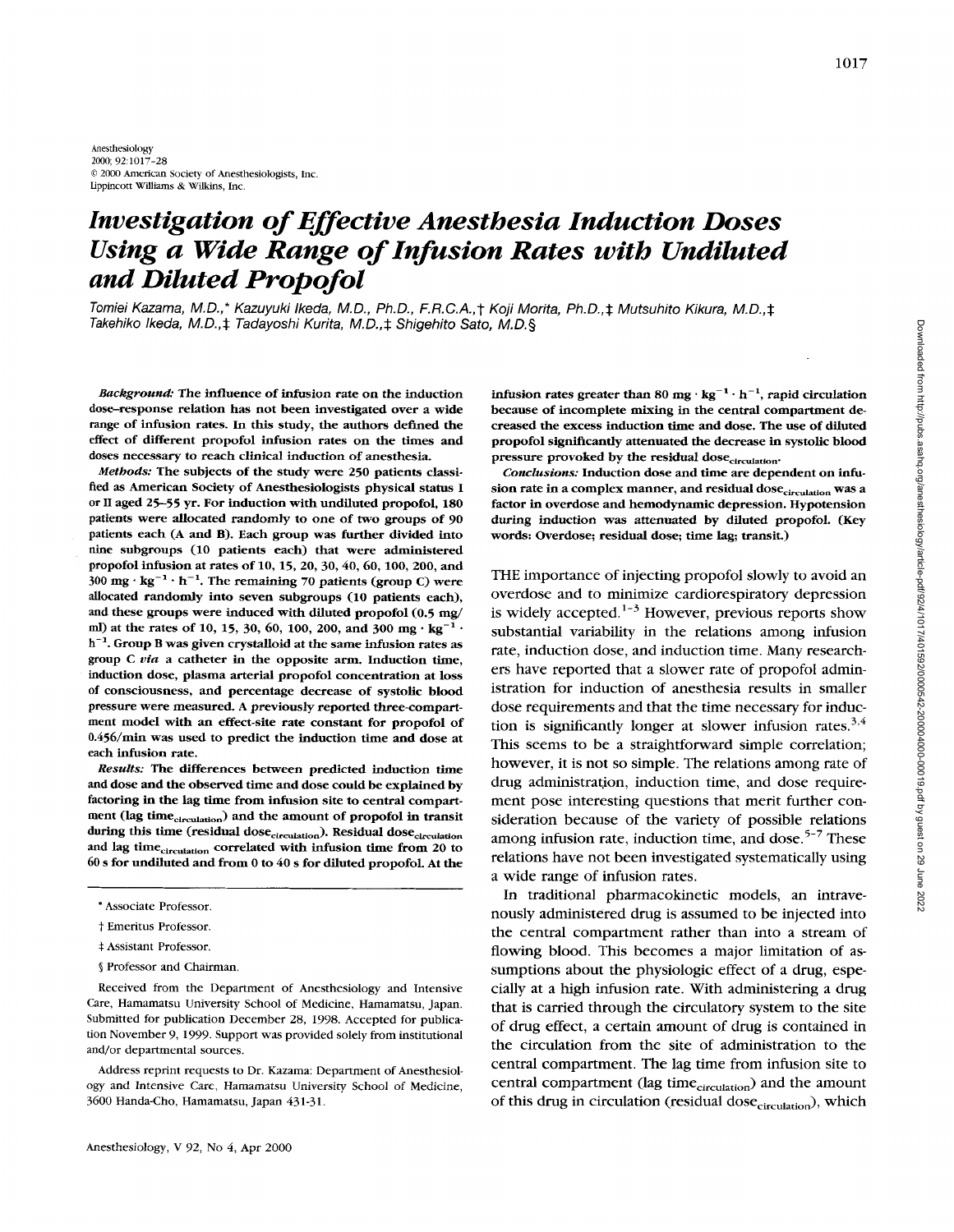is correlated with lag time<sub>circulation</sub>, are dependent on the infusion rate and dilution of the drug.

In addition to the lag time<sub>circulation</sub>, there is another lag time from the central compartment to effect site that is defined as the time constant of the effect-site rate constant  $(k_{e0})$  and the dose in the central compartment at loss of consciousness (residual dose<sub>central</sub>) is dependent on the infusion rate of the drug.

If propofol administration is titrated with a high continuous propofol infusion rate, the anesthesiologist may administer a larger dose than is necessary to achieve loss of consciousness, and such large doses may cause a decrease in systemic arterial blood pressure. However, the relation between rate of infusion and induction dose described by previous reports is incomplete because of the small range of infusion rates used and the lack of consideration of all residual doses.

The current study was designed (1) to determine the relation between infusion rate, induction time, and induction dose using a wide range of propofol infusion rates from 10-300 mg  $\cdot$  kg<sup>-1</sup>  $\cdot$  h<sup>-1</sup>; (2) to determine whether the use of diluted propofol lessens the residual dose $_{circulation}$ ; (3) to compare our results with a previously published pharmacokinetic and pharmacodynamic model; and *(4)* to investigate the hemodynamic responses to these various infusion states.

## **Materials and Methods**

Written, informed consent was obtained from each patient after explanation of the study, which was approved by the District Ethics Committee of the Hamamatsu University Hospital. The subjects selected for this study were unpremedicated patients classified as American Society of Anesthesiologists physical status **I** or 11, aged 25-55 yr, who were scheduled for elective surgery. Exclusion criteria included a history of cardiac, pulmonary, liver, or renal disease and the presence of significant obesity (body mass index  $> 26$ ). At arrival of the unpremedicated patient in the operating room, an 18-gauge cannula was inserted into a large antecubital vein during local anesthesia. Lactated Ringer's solution was infused *(3* ml  $kg^{-1} \cdot h^{-1}$ ) until the start of propofol infusion for anesthesia induction. During baseline recording, oxygen was administered with a face mask. Anesthesia was induced using a previously assigned propofol infusion rate until **loss** of verbal contact with the patient. The patients were asked to open their eyes or to otherwise indicate that they were still conscious. If no response to this stimulus

occurred, the patients were stimulated by gently rubbing and tapping their shoulders. *Loss of consciousness* **was**  defined as no response to these stimuli. In all patients, responses to stimuli were assessed every 20, 10, 5, and 2.5 **s** at the infusion rates from 10-15, from 20-30, from 40 -100, and from 200 -300 mg  $\cdot$  kg<sup>-1</sup>  $\cdot$  h<sup>-1</sup>, respectively, by the same attending anesthesiologist and the same assistant resident anesthesiologist, who were both blind to the assigned infusion rate or infused propofol concentration. Both anesthesiologists were completely familiar with the strict definition of response. The *induction time* was defined as the time from the start of propofol infusion to loss of consciousness, and the *induction dose* was defined as the amount of propofol administered before **loss** of consciousness.

## *Induction with Undiluted Propofol (10 mg/ml; Group A)*

After *5* min preoxygenation, propofol was administered by infusion pumps through a three-way tap placed directly into the venous cannula. During propofol infusion, lactated Ringer's solution was discontinued. Ninety patients were assigned randomly to nine study groups (10 patients/group) to receive infusion of propofol at one of the following rates: 10, 15, 20, 30, 40, 60, 100, 200, or 300 mg  $\cdot$  kg<sup>-1</sup>  $\cdot$  h<sup>-1</sup> (table 1). Infusion was controlled by conventional syringe infusion pump (Graseby 3500; Graseby Medical, Colonial Way, Watford, Herts, UK), with rates of 60 mg  $\cdot$  kg<sup>-1</sup>  $\cdot$  h<sup>-1</sup> or more necessitating several infusion pumps at once because of the infusion-rate limitation of a single pump.

## *Induction with Undiluted Propofol Accompanied by Crystalloid Solution Infusion in the Opposite Hand (Group B)*

Ninety patients were assigned randomly to one of nine study groups of different undiluted propofol infusion rates: 10, 15, 20, 30, 40, 60, 100, 200, or 300 mg·kg<sup>-1</sup> ·  $h^{-1}$ . Propofol administration followed the same procedures as described for group A. A second intravenous infusion catheter was placed in the opposite hand for lactated Ringer's solution infusion at rates of 20, 30, *40,*  60, 80, 120, 200, 400, or 300 ml  $\cdot$  kg<sup>-1</sup>  $\cdot$  h<sup>-1</sup> at the same time as each respective propofol infusion (table 2). For infusion rates less than  $40 \text{ ml} \cdot \text{kg}^{-1} \cdot \text{h}^{-1}$ , lactated Ringer's solution was infused with Graseby syringe infusion pumps. At the other infusion rates, it was infused manually, and the infusion volume was checked every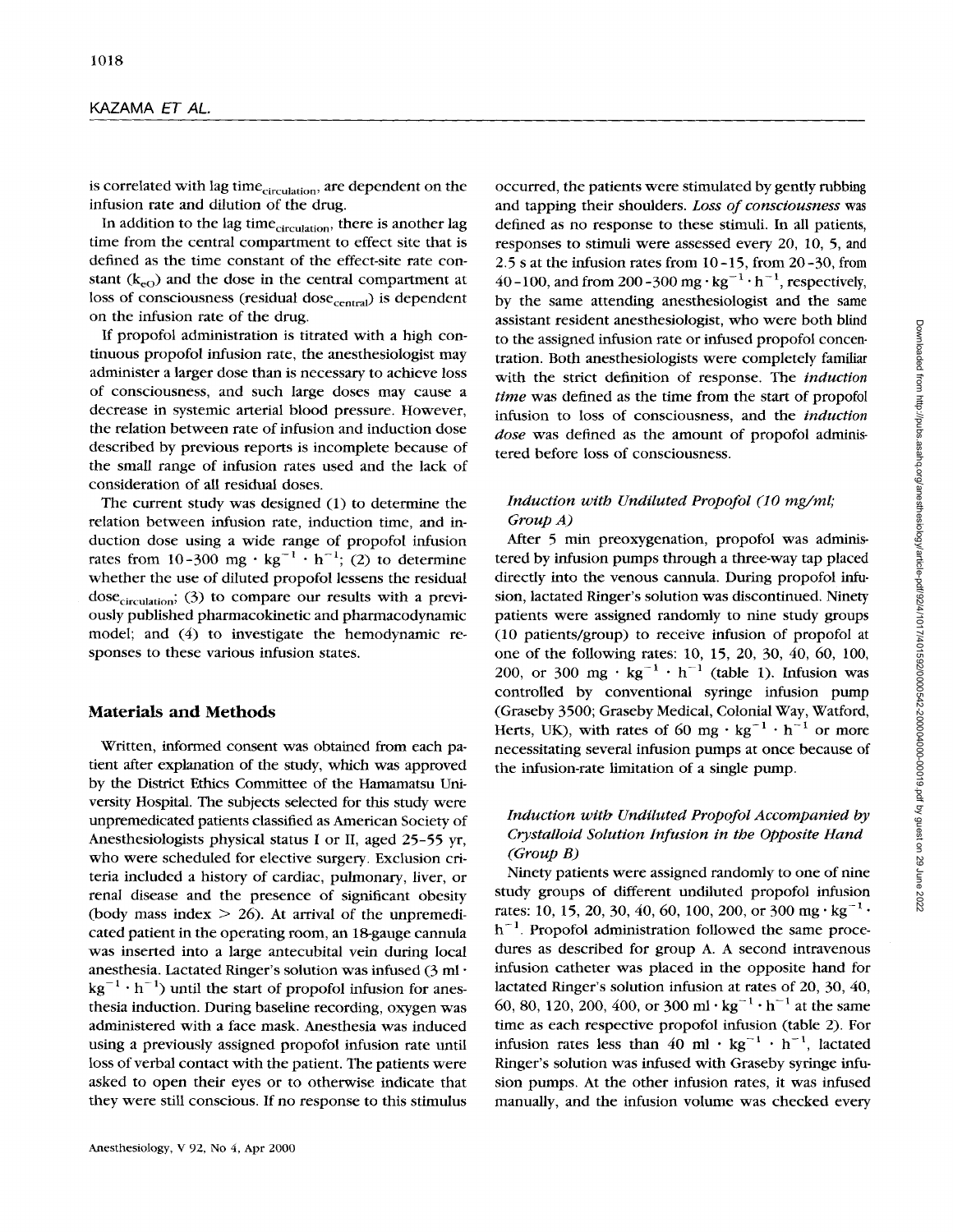| Table 1. Demographic Data for Study Patients Administered Undiluted Propofol at Various Infusion Rates (Group A) |  |  |  |
|------------------------------------------------------------------------------------------------------------------|--|--|--|
|------------------------------------------------------------------------------------------------------------------|--|--|--|

|                                                                                                      | Subgroup       |                                              |               |                           |                 |                  |                  |                           |                                                                                      |  |  |  |  |  |
|------------------------------------------------------------------------------------------------------|----------------|----------------------------------------------|---------------|---------------------------|-----------------|------------------|------------------|---------------------------|--------------------------------------------------------------------------------------|--|--|--|--|--|
|                                                                                                      | $A_{10}$       | $A_{15}$                                     | $A_{20}$      | $A_{30}$                  | $A_{40}$        | $A_{60}$         | $A_{100}$        | $A_{200}$                 | $A_{300}$                                                                            |  |  |  |  |  |
| Gender (M/F)                                                                                         | 4/6            | 6/4                                          | 4/6           | 4/6                       | 4/6             | 4/6              | 4/6              | 6/4                       | 6/4                                                                                  |  |  |  |  |  |
| Age (yr)                                                                                             | $40 \pm 8$     | $42 \pm 10$                                  | $43 \pm 9$    | $45 \pm 9$                | $43 \pm 11$     | $44 \pm 8$       | $43 \pm 10$      | $42 \pm 10$               | $40 \pm 9$                                                                           |  |  |  |  |  |
| Range (yr)                                                                                           | $27 - 51$      | $25 - 55$                                    | $33 - 56$     | $28 - 55$                 | $25 - 54$       | $28 - 54$        | $25 - 55$        | $27 - 52$                 | $28 - 53$                                                                            |  |  |  |  |  |
| Height (cm)                                                                                          | $160 \pm 7$    | $163 \pm 9$                                  | $158 \pm 5$   | $161 \pm 7$               | $158 \pm 6$     | $158 \pm 6$      | $161 \pm 8$      | $154 \pm 5$               | $160 \pm 7$                                                                          |  |  |  |  |  |
| Weight (kg)                                                                                          | $53 \pm 6$     | $56 \pm 10$                                  | $55 \pm 3$    | $59 \pm 3$                | $58 \pm 10$     | $53 \pm 6$       | $56 \pm 8$       | $54 \pm 4$                | $54 \pm 7$                                                                           |  |  |  |  |  |
| $LBM$ ( $kg$ )                                                                                       | $42 \pm 5$     | $45 \pm 7$                                   | $43 \pm 3$    | $45 \pm 4$                | $44 \pm 7$      | $40 \pm 4$       | $44 \pm 7$       | $41 \pm 4$                | $43 \pm 6$                                                                           |  |  |  |  |  |
| Propofol infusion rate<br>$(mg \cdot kg^{-1} \cdot h^{-1})$                                          | 10             | 15                                           | 20            | 30                        | 40              | 60               | 100              | 200                       | 300                                                                                  |  |  |  |  |  |
| Propofol infusion rate per LBM                                                                       | $13 \pm 1$     | $18 \pm 1$                                   | $26 \pm 2$    | $40 \pm 3$                | $50 \pm 5$      | $80 \pm 6$       | $128 \pm 6$      | $273 \pm 42$              | $385 \pm 25$                                                                         |  |  |  |  |  |
| Propofol infusion concentration (mg/l)                                                               | 10             | 10                                           | 10            | 10                        | 10              | 10               | 10               | 10                        | 10                                                                                   |  |  |  |  |  |
| Crystalloid infusion rate during<br>induction (ml $\cdot$ kg <sup>-1</sup> $\cdot$ h <sup>-1</sup> ) | 0              | 0                                            | 0             | 0                         | 0               | 0                | 0                | 0                         | 0                                                                                    |  |  |  |  |  |
| Total infusion volume (ml)                                                                           | $9.2 \pm 1.7$  | $9.3 \pm 3.3$                                | $7.8 \pm 1.0$ | $9.0 \pm 1.1$             | $10.0 \pm 2.0$  | $10.0 \pm 1.7$   | $12.2 \pm 2.6$   | $17.5 \pm 2.6$            | $24.0 \pm 6.0$                                                                       |  |  |  |  |  |
| Induction time (s)                                                                                   | $624 \pm 60$   | $380 \pm 84$                                 | $261 \pm 43$  | $184 \pm 16$ <sup>*</sup> | $156 \pm 25$ *  | $116 \pm 23$ *   | $79 \pm 19$ *    | $51 \pm 5^*$              | $45 \pm 4^*$                                                                         |  |  |  |  |  |
| Induction dose (mg)                                                                                  | $94 \pm 15$    | $88 \pm 23$                                  | $78 \pm 10$   | $92 \pm 12$               | $101 \pm 13$    | $103 \pm 20^*$   | $121 \pm 24$ *   | $156 \pm 26$ <sup>*</sup> | $201 \pm 34$ <sup>*</sup>                                                            |  |  |  |  |  |
| Induction dose per LBM                                                                               | $2.2 \pm 0.1$  | $1.8 \pm 0.3$                                | $1.8 \pm 0.2$ | $2.1 \pm 0.2$             | $2.3 \pm 0.2$   | $2.6 \pm 0.5$    | $2.6 \pm 0.6$    | $3.8 \pm 0.7$             | $4.7 \pm 0.5$                                                                        |  |  |  |  |  |
| Plasma propofol concentration at<br>LOC (µg/ml)                                                      | $5.2 \pm 1.2$  | $5.5 \pm 2.0$                                | $5.8 \pm 1.2$ | $7.8 \pm 1.2^*$           | $9.2 \pm 3.0^*$ | $12.8 \pm 2.5^*$ | $14.4 \pm 2.3^*$ | $18.2 \pm 3.1^*$          | $21.5 \pm 2.3^*$                                                                     |  |  |  |  |  |
| Decrease in SBP (%)                                                                                  | $-7.6 \pm 3.2$ | $-6.8 \pm 4.8$ $-9.1 \pm 3.2$ $-9.5 \pm 3.3$ |               |                           |                 |                  |                  |                           | $-7.8 \pm 4.5 -12.3 \pm 3.8$ * $-19.0 \pm 2.8$ * $-30.1 \pm 7.7$ * $-35.1 \pm 3.4$ * |  |  |  |  |  |

Data are mean  $\pm$  SD.

*"P* <0.05 *versus* A<sub>10</sub>, A<sub>15</sub>, and A<sub>20</sub>.

LBM = lean body mass; LOC = **loss** of consciousness; SBP = systolic blood pressure.

second. After loss of consciousness, the infusion rate was adjusted again to 3 ml  $\cdot$  kg<sup>-1</sup>  $\cdot$  h<sup>-1</sup>.

#### *Induction with Diluted Propofol (Group C)*

Seventy patients were assigned randomly to one of seven groups of different diluted propofol infusion rates: 10, 15, 30, 60, 100, 200, or 300 mg  $\cdot$  kg<sup>-1</sup>  $\cdot$  h<sup>-1</sup> (table 3). Diluted propofol at 0.5 mg/ml was used for induction except for the infusion rate of 300 mg  $\cdot$  kg<sup>-1</sup>  $\cdot$  h<sup>-1</sup>, for which diluted propofol at 1.0 mg/ml was used because of the technical limitations of infusion speed. Propofol diluted 20 times with lactated Ringer's solution was prepared just before anesthesia induction. After *5* min preoxygenation, propofol was infused at the assigned rates through the three-way tap placed directly into the venous cannula. For the infusion rates less than 15  $mg \cdot kg^{-1} \cdot h^{-1}$ , diluted propofol was infused with Graseby syringe infusion pumps. For the other infusion rates, diluted propofol was infused manually as described previously.

Pain or discomfort at the site of injection during or after propofol administration was recorded and graded by the attending anesthesiologist as mild, moderate, or severe, according to patient facial expressions, arm movements, or reports of pain. Incidents of spontaneous movement and vocalization during induction were re-

corded. End-tidal carbon dioxide measurement was used to detect any incidence of apnea lasting more than 30 **s.**  Spontaneous respirations were assisted manually if necessary. Heart rate, electrocardiographic data, end-tidal carbon dioxide, oxyhemoglobin saturation, and noninvasive blood pressure (1-min interval; CBM7000; Nihon Colin, Komaki, Japan) were monitored continuously throughout this study.

Immediately after loss of consciousness, infusion of undiluted propofol (10 mg/ml) was commenced at 4 mg  $\cdot$  kg<sup>-1</sup>  $\cdot$  h<sup>-1</sup>, and hemodynamic change was recorded for 20 min. Then, intubation was facilitated by fentanyl, 0.1 or 0.2 mg, and vecuronium, 0.1 mg/kg.

Cardiovascular recordings were made for 5 min at the commencement of monitoring as a baseline measurement. The minimum value **of** systolic blood pressure (SBP) during the **20** min after loss of consciousness and the heart rate at the minimum SBP were designated as the postinduction values. If hypotension  $\approx$  75 mmHg, or > *40%* SBP decrease) persisted for *2* or 3 min, patient blood pressure was restored by ephedrine.

Although propofol was infused as a function of real body weight, the relation among induction dose, induction time, SBP decrease, propofol plasma concentration, and propofol infusion rate was investigated as a function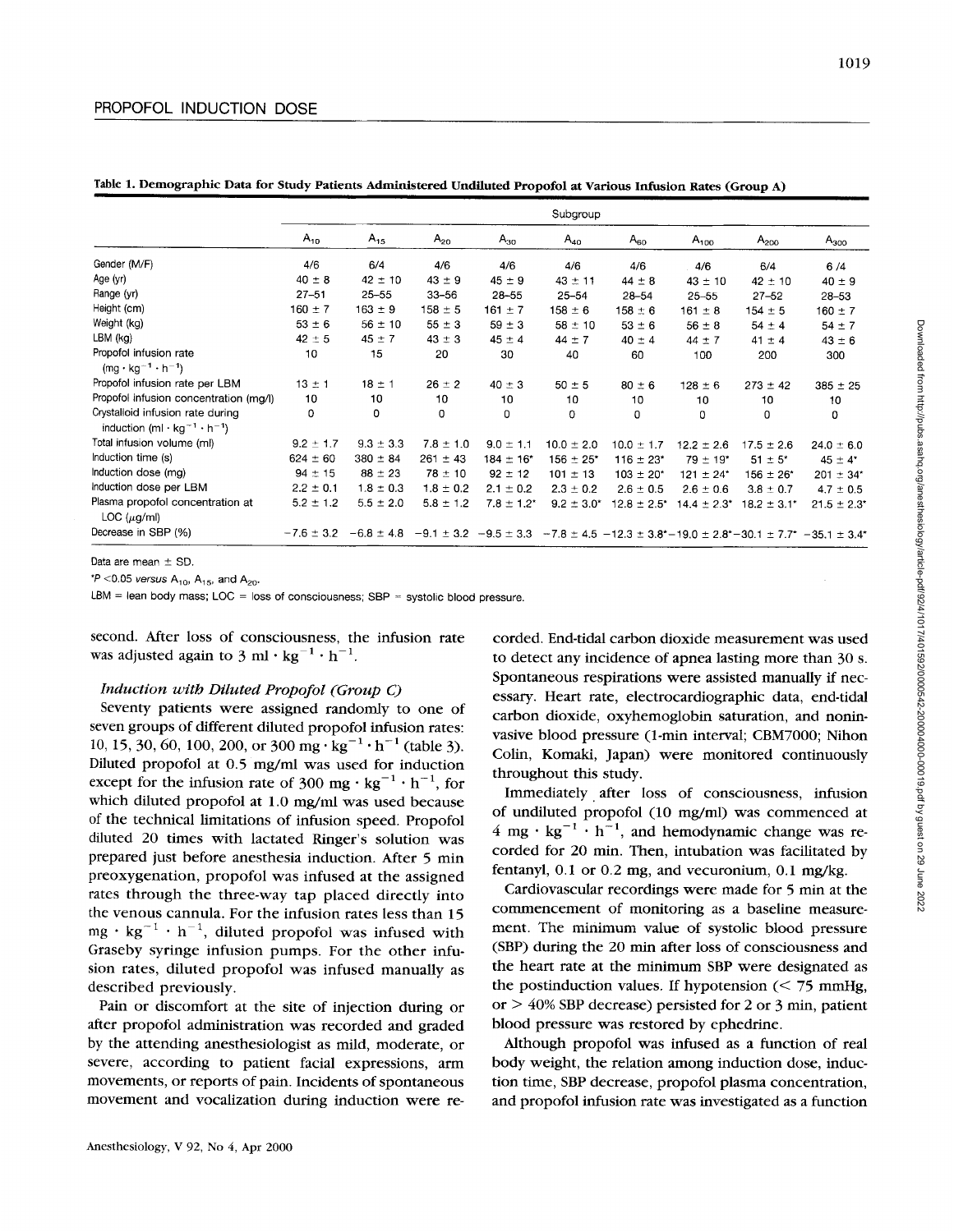|                                                                                 |               |               |               |               | Subgroup                       |                           |                  |                                                                                                                                                                                                |                  |
|---------------------------------------------------------------------------------|---------------|---------------|---------------|---------------|--------------------------------|---------------------------|------------------|------------------------------------------------------------------------------------------------------------------------------------------------------------------------------------------------|------------------|
|                                                                                 | $B_{10}$      | $B_{15}$      | $B_{20}$      | $B_{30}$      | $B_{40}$                       | $B_{60}$                  | $B_{100}$        | $B_{200}$                                                                                                                                                                                      | $B_{300}$        |
| Gender (M/F)                                                                    | 5/5           | 5/5           | 6/4           | 5/5           | 6/4                            | 6/4                       | 3/7              | 6/4                                                                                                                                                                                            | 4/6              |
| Age (yr)                                                                        | $42 \pm 10$   | $40 \pm 11$   | $45 \pm 6$    | $44 \pm 9$    | $45 \pm 11$                    | $44 \pm 12$               | $41 \pm 11$      | $41 \pm 12$                                                                                                                                                                                    | $43 \pm 8$       |
|                                                                                 | $26 - 55$     | $25 - 55$     | $37 - 53$     | $32 - 55$     | $26 - 55$                      | $26 - 55$                 | $27 - 55$        | $26 - 55$                                                                                                                                                                                      | $32 - 55$        |
| Height (cm)                                                                     | $159 \pm 6$   | $160 \pm 7$   | $162 \pm 4$   | $161 \pm 8$   | $159 \pm 10$                   | $160 \pm 6$               | $156 \pm 7$      | $158 \pm 8$                                                                                                                                                                                    | $157 \pm 5$      |
| Weight (kg)                                                                     | $53 \pm 4$    | $58 \pm 6$    | $52 \pm 3$    | $57 \pm 3$    | $55 \pm 4$                     | $55 \pm 6$                | $56 \pm 5$       | $52 \pm 8$                                                                                                                                                                                     | $54 \pm 3$       |
| LBM (kg)                                                                        | $42 \pm 2$    | $45 \pm 6$    | $43 \pm 3$    | $44 \pm 4$    | $44 \pm 5$                     | $43 \pm 3$                | $42 \pm 4$       | $41 \pm 4$                                                                                                                                                                                     | $42 \pm 3$       |
| Propofol infusion rate<br>$(mq \cdot kq^{-1} \cdot h^{-1})$                     | 10            | 15            | 20            | 30            | 40                             | 60                        | 100              | 200                                                                                                                                                                                            | 300              |
| Propofol infusion rate per LBM                                                  | $13 \pm 1$    | $19 \pm 2$    | $24 \pm 1$    | $39 \pm 4$    | $51 \pm 3$                     | $77 \pm 9$                | $134 \pm 12$     | $265 \pm 36$                                                                                                                                                                                   | $394 \pm 25$     |
| Propofol infusion concentration (mg/ml)                                         | 10            | 10            | 10            | 10            | 10                             | 10                        | 10               | 10                                                                                                                                                                                             | 10               |
| Crystalloid infusion rate during induction<br>$(ml \cdot kq^{-1} \cdot h^{-1})$ | 20            | 30            | 40            | 60            | 80                             | 120                       | 200              | 400                                                                                                                                                                                            | 300              |
| Total infusion volume (ml)                                                      | $190 \pm 14$  | $189 \pm 31$  | $163 \pm 23$  | $183 \pm 15$  | $196 \pm 35$                   | $223 \pm 31$              | $244 \pm 46$     | $337 \pm 86$                                                                                                                                                                                   | $259 \pm 57$     |
| Induction time (s)                                                              | $625 \pm 36$  | $378 \pm 78$  | $266 \pm 40$  | $185 \pm 14$  | $151 \pm 22$                   | $117 \pm 22$              | $75 \pm 15$      | $50 \pm 5$                                                                                                                                                                                     | $44 \pm 4$       |
| Induction dose (mg)                                                             | $92 \pm 6$    | $90 \pm 14$   | $77 \pm 11$   | $87 \pm 7$    | $96 \pm 18$                    | $106 \pm 15$ <sup>*</sup> | 116 $\pm$ 22*    | $149 \pm 25$ <sup>*</sup>                                                                                                                                                                      | $195 \pm 20^*$   |
| Induction dose per LBM                                                          | $2.2 \pm 0.1$ | $2.0 \pm 0.4$ | $1.8 \pm 0.2$ | $2.0 \pm 0.2$ | $2.2 \pm 0.3$                  | $2.5 \pm 0.5$             | $2.8 \pm 0.5$    | $3.7 \pm 0.7$                                                                                                                                                                                  | $4.7 \pm 0.6$    |
| Plasma propofol concentration at LOC<br>$(\mu$ g/ml)                            | $5.5 \pm 1.3$ | $5.3 \pm 1.7$ | $5.9 \pm 1.2$ |               | $7.6 \pm 1.0^*$ 8.9 $\pm$ 3.0* | $12.9 \pm 2.0^*$          | $14.6 \pm 1.3^*$ | $18.1 \pm 2.4^*$                                                                                                                                                                               | $21.0 \pm 1.5^*$ |
| Decrease in SBP (%)                                                             |               |               |               |               |                                |                           |                  | $-7.9 \pm 3.4$ $-6.7 \pm 5.3$ $-8.6 \pm 2.9$ $-9.2 \pm 2.8$ $-7.0 \pm 3.4$ $-12.8 \pm 5.2$ <sup>*</sup> $-19.6 \pm 3.5$ <sup>*</sup> $-31.2 \pm 5.5$ <sup>*</sup> $-33.9 \pm 3.7$ <sup>*</sup> |                  |

#### **Table 2. Demographic Data for Study Patients Administered Undiluted Propofol and Crystalloid Solution from Different Intravenous Routes at Various Infusion Rates (Group B)**

Data are mean  $+$  SD.

 $*$  *P* <0.05 versus.  $B_{10}$ ,  $B_{15}$ , and  $B_{20}$ .

LBM = Lean body mass; LOC = Loss of consciousness; SBP = systolic blood pressure.

of lean body mass (LBM). LBM was determined from height (cm) and weight (kg) using gender-specific formulas.<sup>8</sup>

Women: LBM =  $1.07 \times$  weight - 148  $\times$ (weight/height) $<sup>2</sup>$ </sup>

Men: LBM =  $1.10 \times$  weight  $-128 \times$  (weight/height)<sup>2</sup>

At a 24-h postoperative examination, each patient was asked whether he or she recalled any event occurring after loss of consciousness. At that time, the injection site was evaluated for possible phlebitis, irritation, or thrombosis.

**A** femoral arterial blood sample (3 rnl) was taken from each patient for analysis of plasma propofol concentration at unresponsiveness to verbal and tactile stimuli. The blood samples were immediately placed on ice, after which the plasma was separated and frozen at  $-70^{\circ}$ C until it was assayed. Plasma concentrations of propofol were determined using high-performance liquid chromatography with fluorescence detection at 310 nm after excitation at 276 nm (CTO-lOA, RF550, and C-R7A; Shimadsu, Kyoto, Japan). The lower limit of detection was 32 ng/ml.

## *Simulations of Infusion Rate* versus *Propofol Induction Dose and Induction Time*

To simulate the blood concentration histories of zeroorder infusions/LBM at rates from  $10-450$  mg  $\cdot$  kg<sup>-1</sup>  $\cdot$  $h^{-1}$ , previous pharmacokinetic parameters for a 42-yrold, 57-kg, 160-cm man reported by Schnider *et al.*<sup>9</sup> were used. The  $k_{eO}$  for propofol equilibration of 0.456/min<sup>-1</sup> was used to link the effect with the central compartment propofol concentrations.<sup>10</sup> Effect-site concentration at loss of consciousness (Ce<sub>LOS</sub>) was adjusted to 3.49  $\mu$ g/ml as the simulated induction dose derived from the findings of Schnider *et al.*<sup>9</sup> findings became equal to our mean induction dose of group  $A_{10}$  (table 1). The infusion rate used in our group  $A_{10}$  was the same as that in the Schnider *et al.*<sup>9</sup> study.<sup>9</sup> The pharmacokinetic parameters of Schnider *et aL9* were derived from the data of an extremely low infusion rate, from 1.5-12 mg  $\cdot$  kg<sup>-1</sup>  $\cdot$  $h^{-1}$ , at which lag time<sub>circulation</sub> and residual dose<sub>circulation</sub> were negligible because lag time<sub>circulation</sub> is extremely small compared with induction time. Induction dose and time to reach the normalized effect-site concentration of loss of consciousness  $(3.49 \mu g/ml)$  were calculated at constant infusion rates/LBM from  $10-450$  mg  $\cdot$  kg<sup>-1</sup>  $\cdot$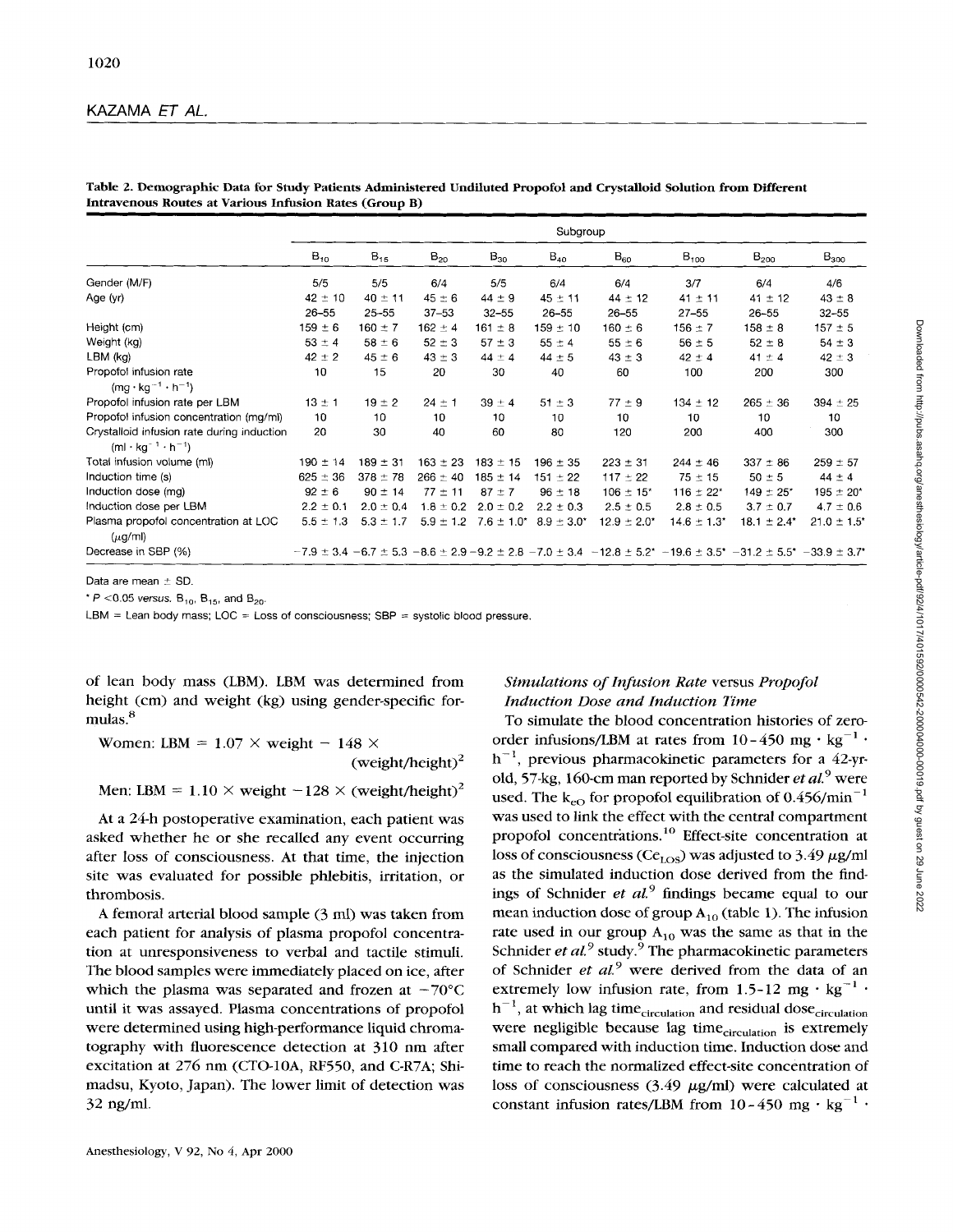|  |  |  | Table 3. Demographic Data for Study Patients Administered Diluted Propofol at Various Infusion Rates (Group C) |  |  |  |  |
|--|--|--|----------------------------------------------------------------------------------------------------------------|--|--|--|--|
|--|--|--|----------------------------------------------------------------------------------------------------------------|--|--|--|--|

|                                                                     |                  | Subgroup         |                  |                   |                  |                  |                  |  |  |  |  |  |  |  |
|---------------------------------------------------------------------|------------------|------------------|------------------|-------------------|------------------|------------------|------------------|--|--|--|--|--|--|--|
|                                                                     | $C_{10}$         | $C_{15}$         | $C_{30}$         | $C_{60}$          | $C_{100}$        | $C_{200}$        | $C_{300}$        |  |  |  |  |  |  |  |
| Gender (M/F)                                                        | 5/5              | 4/6              | 6/4              | 5/5               | 4/6              | 6/4              | 4/6              |  |  |  |  |  |  |  |
| Age (yr)                                                            | $40 \pm 9$       | $42 \pm 10$      | $41 \pm 9$       | $41 \pm 10$       | $38 \pm 12$      | $42 \pm 10$      | $37 \pm 12$      |  |  |  |  |  |  |  |
|                                                                     | $26 - 52$        | $27 - 54$        | $29 - 54$        | $25 - 54$         | $25 - 55$        | $26 - 54$        | $25 - 54$        |  |  |  |  |  |  |  |
| Height (cm)                                                         | $161 \pm 6$      | $166 \pm 7$      | $165 \pm 6$      | $164 \pm 6$       | $165 \pm 8$      | $162 \pm 11$     | $159 \pm 7$      |  |  |  |  |  |  |  |
| Weight (kg)                                                         | $60 \pm 11$      | $59 \pm 6$       | $64 \pm 8$       | $59 \pm 5$        | $63 \pm 8$       | $57 \pm 8$       | $57 \pm 7$       |  |  |  |  |  |  |  |
| LBM (kg)                                                            | $48 \pm 7$       | $46 \pm 6$       | $49 \pm 6$       | $46 \pm 4$        | $47 \pm 6$       | $45 \pm 8$       | $41 \pm 6$       |  |  |  |  |  |  |  |
| Propofol infusion rate                                              | 10               | 15               | 30               | 60                | 100              | 200              | 300              |  |  |  |  |  |  |  |
| (mg/kg/h)                                                           |                  |                  |                  |                   |                  |                  |                  |  |  |  |  |  |  |  |
| Propofol infusion rate per LBM                                      | $13 \pm 1$       | $19 \pm 1$       | $39 \pm 1$       | $76 \pm 7$        | $145 \pm 16$     | $251 \pm 16$     | $390 \pm 30$     |  |  |  |  |  |  |  |
| Propofol concentration (mg/ml)                                      | 0.5              | 0.5              | 0.5              | 0.5               | 0.5              | 0.5              | 1.0              |  |  |  |  |  |  |  |
| Dilution ratio $(X)$                                                | 20               | 20               | 20               | 20                | 20               | 20               | 10               |  |  |  |  |  |  |  |
| Diluted propofol infusion rate<br>$(ml \cdot kq^{-1} \cdot h^{-1})$ | 20               | 30               | 60               | 120               | 200              | 400              | 300              |  |  |  |  |  |  |  |
| Total infusion volume (ml)                                          | $204.9 \pm 37.9$ | $166.1 \pm 27.3$ | $174.3 \pm 30.2$ | $160.9 \pm 35.0$  | $175.7 \pm 29.3$ | $163.0 \pm 27.1$ | $140.1 \pm 26.6$ |  |  |  |  |  |  |  |
| Induction time (s)                                                  | $604.2 \pm 59.5$ | $358.3 \pm 41.1$ | $164.6 \pm 15.5$ | $81.4 \pm 15.8$ † | $50.1 \pm 6.6$   | $34.1 \pm 3.2$ † | $27.3 \pm 3.7$ † |  |  |  |  |  |  |  |
| Induction dose (mg)                                                 | $97.3 \pm 11.1$  | $84.3 \pm 15.5$  | $85.1 \pm 14.1$  | $84.6 \pm 4.8$ †  | $102.7 \pm 14.7$ | $107.1 \pm 15.4$ | $116.7 \pm 26.4$ |  |  |  |  |  |  |  |
| Induction dose per LBM                                              | $2.1 \pm 0.3$    | $1.8 \pm 0.2$    | $1.8 \pm 0.2$    | $1.8 \pm 0.2$     | $2.2 \pm 0.2$    | $2.4 \pm 0.2$    | $2.9 \pm 0.4$    |  |  |  |  |  |  |  |
| Plasma propofol concentration at LOC<br>$(\mu q/m)$                 | $5.2 \pm 1.3$    | $5.4 \pm 1.3$    | $5.6 \pm 1.4$    | $6.2 \pm 1.9$     | $8 \pm 1.9$ †    | $9.8 \pm 1.5$    | $11.4 \pm 1.5$   |  |  |  |  |  |  |  |
| Decrease in SBP (%)                                                 | $-4.2 \pm 2.9$   | $-3.8 \pm 2.2$   | $-4.2 \pm 4.5$   | $-7.2 \pm 5.2$    | $-6.4 \pm 4.3$   | $-7.1 \pm 6.6$   | $-6.2 \pm 6$ †   |  |  |  |  |  |  |  |

Data are mean  $+$  SD

\*Women, (1.07\*body weight)-(148\*(body weight/height)<sup>2</sup>); Men, (1.10\*body weight)-(128\*(body weight/height)<sup>2</sup>).

*tP* **<O** 05 *versus* groups A and B at same propofol infusion rates

 $LBM =$  lean body mass;  $LOC =$  loss of consciousness;  $SBP =$  systolic blood pressure.

 $h^{-1}$  at each infusion rate in increments of 2.5 (from 10-50 mg  $\cdot$  kg<sup>-1</sup>  $\cdot$  h<sup>-1</sup>) or 10 mg  $\cdot$  kg<sup>-1</sup>  $\cdot$  h<sup>-1</sup> (from 50-450 mg  $\cdot$  kg<sup>-1</sup>  $\cdot$  h<sup>-1</sup>). If lag time<sub>circulation</sub> was 0, 10, **20,** *40,* or 60 **s,** induction dose was calculated by adding residual dose<sub>circulation</sub> to the value predicted using the pharmacokinetic parameters of Schnider *et al.* 

All data are presented as the mean  $\pm$  SD. The data for quality of induction in each group were compared with Kruskal-Wallis tests. To compare groups A, B, and *C,*  except for infusion volumes, one-way analysis of variance was used. *Post hoc* analysis using the Bonferroni correction of the Student *t* test would have been performed if differences had been found.  $P \leq 0.05$  was considered statistically significant.

#### **Results**

Among the 250 patients, 10 in each infusion subgroup of groups **A, B,** and *C,* there were no statistically significant differences between the groups in gender ratio, age, height, weight, or LBM (tables 1-3). In all groups, anesthesia could be induced within 15 min with the predetermined propofol infusion rates, and no patients needed an additional propofol bolus infusion because of unsuccessful induction. The quality of anesthesia induction with propofol in all groups is summarized in table *4.*  Apnea occurred far more often at the faster administration rates than at the slower ones.

There was no excitatory movement. Injection pain was 5-30% in each group. In the diluted propofol group, higher propofol injection rates tended to provoke increases in the intensity of pain. Vocalization, meaning spontaneous speech, was significantly more frequent at lower infusion rates than at higher ones in groups receiving undiluted and diluted propofol both. At 24-h postoperative examinations, no patients showed complications such as persistent pain, redness, swelling, thrombophlebitis, and memory of awareness during induction. Three patients, two from group A and one from group B, were administered ephedrine because of hypotension. We recorded the lowest SBP before injection of ephedrine in these patients. In three patients from group **A,**  blood samples could not be obtained within **10 s** after loss of consciousness.

Various rates of crystalloid solution infusion in the opposite hand had no significant effect on induction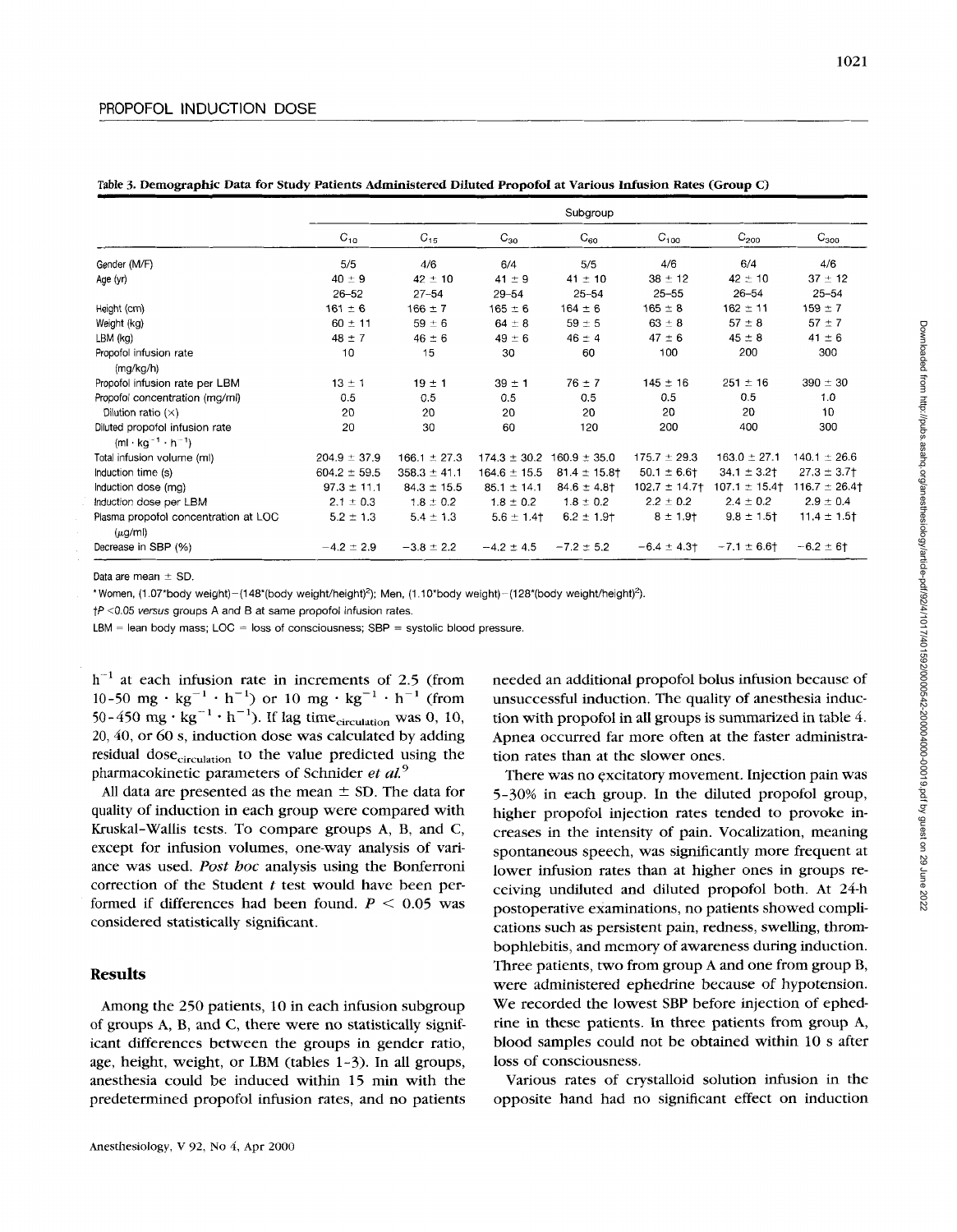|                            |          | Undiluted Propofol Infusion (Groups A and B) |          |                                                                 |           |                                       |                                                |                            |                                                                                                                                                      |          |              |          | Diluted Propofol Infusion (Group C) |    |          |              |  |  |  |  |
|----------------------------|----------|----------------------------------------------|----------|-----------------------------------------------------------------|-----------|---------------------------------------|------------------------------------------------|----------------------------|------------------------------------------------------------------------------------------------------------------------------------------------------|----------|--------------|----------|-------------------------------------|----|----------|--------------|--|--|--|--|
|                            | $A_{10}$ | $A_{15}$                                     | $A_{20}$ | $A_{30}$<br>and $B_{10}$ and $B_{15}$ and $B_{20}$ and $B_{30}$ | $A4_{40}$ | $A_{60}$<br>and $B_{40}$ and $B_{60}$ | $A_{100}$<br>and $\overline{\mathrm{B_{100}}}$ | $A_{200}$<br>and $B_{200}$ | $A_{300}$<br>and B <sub>300</sub> C <sub>10</sub> C <sub>15</sub> C <sub>30</sub> C <sub>60</sub> C <sub>100</sub> C <sub>200</sub> C <sub>300</sub> |          |              |          |                                     |    |          |              |  |  |  |  |
| Apnea $( >30 s)$ $($ % $)$ | 0        | 0                                            | 0        | 0                                                               | 5*        | 0                                     | 25"                                            | $30*$                      | 25"                                                                                                                                                  | 0        |              | 0        | $\Omega$                            | 0  | 10*      | 10*          |  |  |  |  |
| Spontaneous movement (%)   | 0        | 0                                            | 10       | 5                                                               | 0         | 5                                     | 5                                              | 0                          | 0                                                                                                                                                    | 0        | 10           | $\Omega$ | 10                                  | 10 | $\Omega$ | 0            |  |  |  |  |
| Vocalization (%)           | 30"      | 25"                                          | $25*$    | $20*$                                                           | $5^*$     | 5*                                    | 5*                                             | 0                          | 0                                                                                                                                                    | $30*$    | $30*$        | $20*$    | $10*$                               | 0  | 0        | $\theta$     |  |  |  |  |
| Injection pain (%)         |          |                                              |          |                                                                 |           |                                       |                                                |                            |                                                                                                                                                      |          |              |          |                                     |    |          |              |  |  |  |  |
| Total                      | 10       | 5                                            | 15       | 10                                                              | 20        | 5                                     | 10                                             | 10                         | 10                                                                                                                                                   | 10       | 10           | 10       | 20                                  | 30 | 20       |              |  |  |  |  |
| Mild                       | 10       | 0                                            | 15       | 10                                                              | $\Omega$  | 5                                     | 5                                              | 5                          | 5                                                                                                                                                    | 10       | <sup>0</sup> | $\Omega$ | 10                                  | 10 | 20       | 10           |  |  |  |  |
| Moderate                   | 0        | 5.                                           | 0        | 0                                                               | 10        | 0                                     | 5                                              | 0                          | 5                                                                                                                                                    | 0.       | 10           | 10       | 0                                   | 10 | 10       | $\mathbf{0}$ |  |  |  |  |
| Severe                     | 0        | $\Omega$                                     | $\Omega$ | 0                                                               | 10        | 0                                     | 0                                              | 5                          | 0                                                                                                                                                    | $\Omega$ | U            | $\Omega$ | 0                                   | 0  | $\Omega$ | 10           |  |  |  |  |

**Table** *4.* **Quality of Induction of Anesthesia** 

\* Significantly different from other groups  $(P < 0.05)$ .

time, induction dose, plasma propofol concentration at loss of consciousness, or percentage decrease in SBP  $(tables 1 and 3)$ .

The induction time showed an initial steep decrease; however, it became fairly flat at infusion rates greater than 100 mg  $\cdot$  kg<sup>-1</sup>  $\cdot$  h<sup>-1</sup> (fig. 1). At all infusion rates, observed induction time necessary with undiluted propofol was an average of 21.9 **s** greater than that necessary with diluted propofol. In undiluted propofol, simulated induction time calculated with previously reported pharmacokinetic and pharmacodynamic parame $ters<sup>9,10</sup>$  was underestimated compared with the observed induction time (fig. 1). The observed mean induction times at infusion rates greater than  $100$  mg  $\cdot$  $kg^{-1} \cdot h^{-1}$  clearly were relevant to the simulated induction time with a 20-s lag time<sub>circulation</sub> (fig. 1). In diluted propofol, the observed times at rates more than 100 mg  $kg^{-1} \cdot h^{-1}$  were relevant to the predicted line with a 0-s lag time $c_{\text{circulation}}$  (fig. 1).

The relation between induction dose and infusion rate was not simple. In the simulation this relation clearly was concave when plotted (fig. 2). However, plotting the observed relation between induction dose and infusion rate did not produce a clear concave line. At infusion rates less than 80 mg  $\cdot$  kg<sup>-1</sup>  $\cdot$  h<sup>-1</sup> for undiluted propofol, the actual observed dose for induction was similar to the predicted dose combined with **an** additional residual dose<sub>circulation</sub> that corresponds with a 60-s lag time<sub>circulation</sub>. At the infusion rates greater than 80  $mg \cdot kg^{-1} \cdot h^{-1}$ , the observed dose was similar to the predicted dose combined with an additional residual dose<sub>circulation</sub> that corresponds with 20 s of lag time<sub>circu</sub>lation (fig. 2). For diluted propofol, the observed dose was similar to the predicted dose combined with an additional residual dose<sub>circulation</sub> corresponding to 40 s of lag time<sub>circulation</sub> at infusion rates less than 80 mg  $\cdot$  kg<sup>-1</sup>  $\cdot$ 

 $h^{-1}$ . At infusion rates greater than 80 mg  $\cdot$  kg<sup>-1</sup>  $\cdot$  h<sup>-1</sup>, the observed dose was similar to the predicted dose (fig. **2).**  In all infusion rates, the induction doses with undiluted propofol were greater than those with diluted propofol, and the difference corresponded to the residual dose $_{cir}$ culation for approximately 20-30 **s** at each infusion rate (fig. 2).

The plasma propofol concentration at loss of consciousness increased with propofol infusion rate in all groups (fig. 3; tables 1-3). Although at the infusion rates less than  $40 \text{ mg} \cdot \text{kg}^{-1} \cdot \text{h}^{-1}$  the plasma concentrations for both undiluted and diluted propofol were similar, the concentrations for undiluted propofol were significantly higher than those for diluted propofol at higher infusion rates.

Systolic blood pressure did not change significantly at infusion rates less than approximately 80 mg  $\cdot$  kg<sup>-1</sup>  $\cdot$  h<sup>-1</sup> of undiluted and diluted propofol. At infusion rates greater than 80 mg  $\cdot$  kg<sup>-1</sup>  $\cdot$  h<sup>-1</sup>, SBP decreased significantly in the undiluted propofol groups (fig. *4;* tables 1 and *2).* In the diluted propofol groups, decreases in SBP were less marked, even at higher infusion rates (fig. *4;*  table *3).* 

### **Discussion**

We evaluated the induction state from extremely low rates to extremely high rates of undiluted or diluted propofol infusion, which encompassed a much greater range than reported previously.<sup>2,3,5,11-13</sup> Combined **pharmacokinetic-pharmacodynamic** models are useful for determining the influence of administration, disposition, and effect.<sup>6,9,11,14</sup> These models can be used to predict the time course and intensity of drug effect if a drug is infused at various rates. When we acquired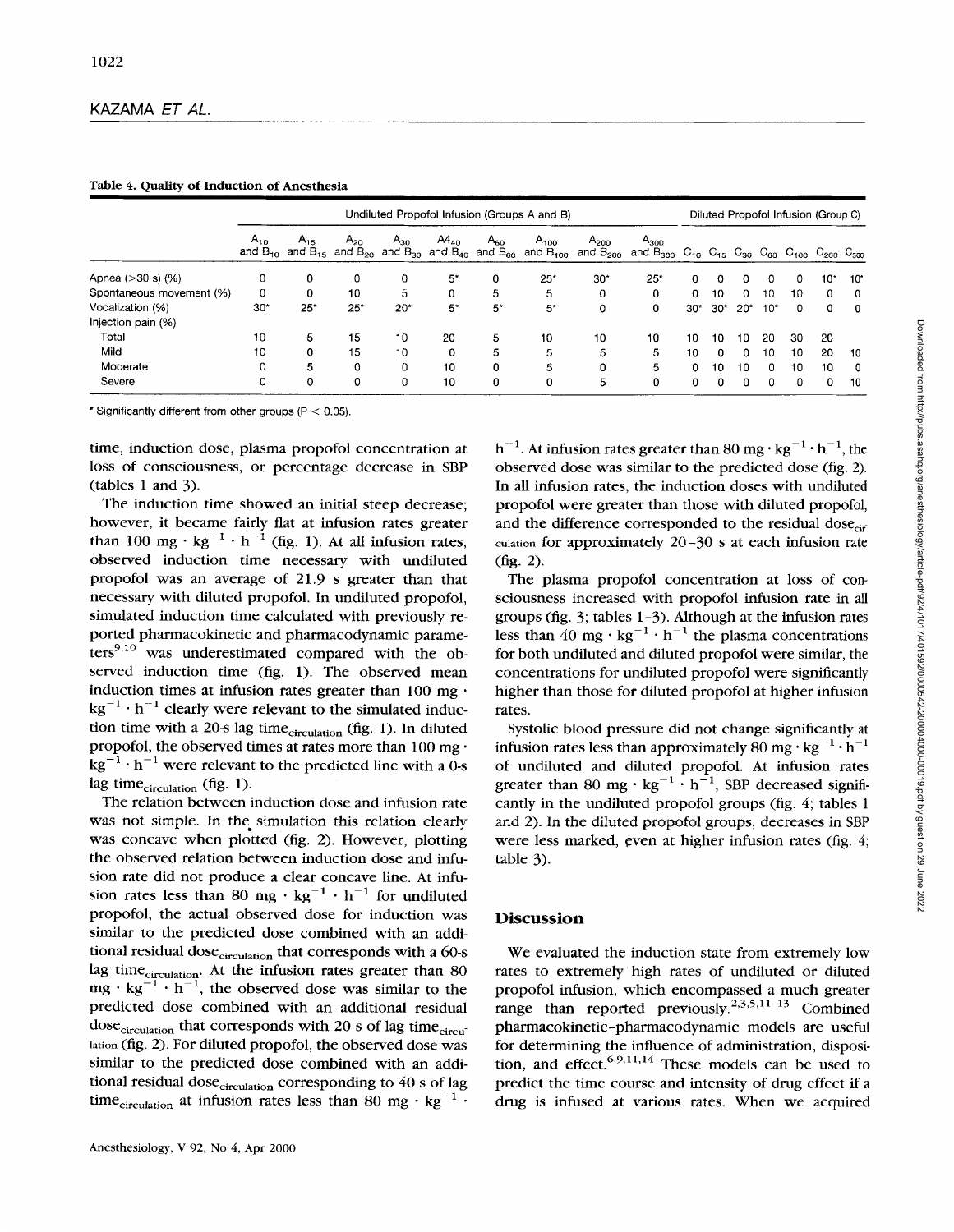

Fig. 1. Relation between propofol infusion rate and induction time. Individual induction times (+) and mean induction time of various undiluted  $\left(\bigcap\right)$  or diluted  $\left(\bigtriangleup\right)$  propofol infusion rate subgroups **are** shown. Hatched lines represent predicted induction time based **on** the pharmacokinetic model of Schnider *et aL<sup>9</sup>* with additional lag time<sub>circulation of 0, 10, 20, 40, and 60 s (mean  $\pm$  SD) and  $k_{e0}$  of 0.456/min.<sup>10</sup> In this model, effect-site</sub> concentration at loss of consciousness (Ce<sub>LOS</sub>) was normalized  $\int$   $\frac{1}{9}$   $\mu$ g/ml as simulated induction dose derived from Schnider *et al*<sup>9</sup> became equal to our induction dose at a propofol infusion rate of 10 mg  $\cdot$  kg<sup>-1</sup>  $\cdot$  h<sup>-1</sup>.

curves of simulated infusion rate *versus* induction dose, the effect-site concentration at loss **of** consciousness in the Schnider *et al.*<sup>9</sup> model was adjusted as the predicted induction dose became equal to our observed induction dose at the infusion rate of 10 mg  $\cdot$  kg<sup>-1</sup>  $\cdot$  h<sup>-1</sup>. This normalization is reasonable, because the Schnider *et aL9*  pharmacokinetic parameters used in the simulation were derived from data of a propofol infusion rate from 1.5- 12  $mg \cdot kg^{-1} \cdot h^{-1}$ . The simulated infusion rate *versus* induction dose indicates a concave curve. The simulation could predict propofol induction dose generally

during the extreme condition of a 30-fold range of infusion rates. However, there were systematic differences between our observed induction dose and the dose predicted by this model even if we normalized this model to our data.

Previous descriptions of the relation between rate of infusion and induction dose have been incomplete because not all necessary components were evaluated. *3,4*  The relation between induction dose and infusion rate can be explained with four primary factors.

First is the amount of propofol removed from the central compartment, with clearance that depends on the concentration in the central compartment. The clearance from the central compartment by metabolism and distribution is approximately  $4.0 - 5.5$  l/min.<sup>9,15</sup> Second is the residual dose<sub>central</sub>. Although the plasma concentration peaks almost instantly, additional time is necessary for the drug concentration in the brain to rise and induce unconsciousness. The *time lag* is defined as time constant of  $k_{eO}$  of the effect site. Third is residual  $dose<sub>circulation</sub>$  that is correlated with lag time $_{circulation}$ . This has not been investigated precisely. Fourth is rapid



Fig. 2. Relation between propofol infusion rate and induction dose. Individual induction doses (undiluted  $= +$ ; diluted  $= 0$ ) and mean Induction dose of **various** undiluted *(0)* or diluted  $(\triangle)$  propofol infusion rate subgroups (mean  $\pm$  SD). Hatched lines represent predicted induction dose with additional lag time<sub>circulation</sub> of  $\hat{0}$ , 10, 20, 40, and 60 *s* ( $k_{eO} = 0.456/$ min and effect-site concentration at loss of consciousness  $[Ce<sub>LOS</sub>] = 3.49$  $\mu$ g/ml).

1023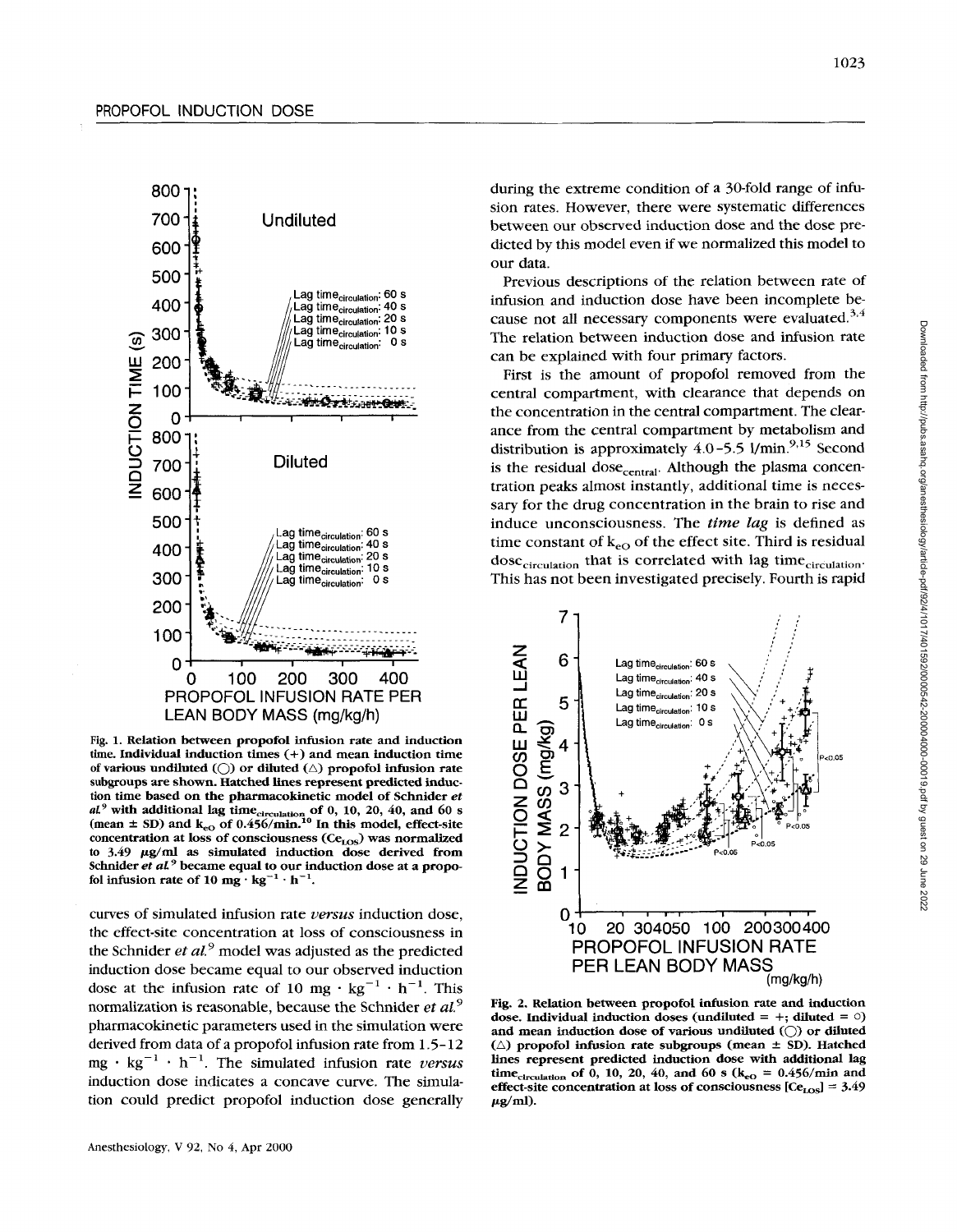

**Fig. 5. Relation between propofol infusion rate** *versus* **residual**  dose<sub>central</sub> and dose of metabolic clearance. Simulations of in**fusion rate** *versus* **induction dose, dose for metabolic clearance, and the dose in the central compartment at loss of conscious**ness (residual dose<sub>central</sub>) were calculated based on the pharmacokinetic model of Schnider *et al.*<sup>9</sup> ( $k_{e0} = 0.456/$ min and effect-site concentration at loss of consciousness  $[Ce<sub>LOS</sub>]$  = 3.49  $\mu$ g/ml).<sup>10</sup>

residual dose<sub>circulation</sub> for a 20-s lag time was necessary. For diluted propofol, 40 s for less than 80 mg  $\cdot$  kg<sup>-1</sup>  $\cdot$  h<sup>-1</sup> and 0 **s** for more than 80 mg  $\cdot$  kg<sup>-1</sup>  $\cdot$  h<sup>-1</sup> of additional residual dose<sub>circulation</sub> were necessary (fig. 2).

At all infusion rates, the difference in residual dose $_{\rm cir}$ culation between undiluted and diluted propofol can be explained by the difference of lag time $_{circulation}$  for approximately 20 **s** provoked by a 20-fold dilution of propofol. However, the downward change of induction dose at infusion rates greater than 80 mg  $\cdot$  kg<sup>-1</sup>  $\cdot$  h<sup>-1</sup> in undiluted and diluted propofol cannot be explained with residual dose<sub>circulation</sub> and has not been reported previously. In addition to the residual doses, rapid circulation resulting from incomplete mixing of the central compartment helps to explain the downward change at higher infusion rates.

The involvement of rapid circulation resulting from incomplete mixing has been ignored in conventional compartment models. However, the mechanisms of this process are well-understood and can be described by indicator dilution principles. Bolus infusion of indocyanine green can be used to define intravascular mixing transients. After central venous administration, there is a finite delay before the first indocyanine green appears at a sampling site.<sup>16</sup> Recirculation returns the drug through the central blood circuit to generate an oscillatory peak, which becomes damped on subsequent recirculations.<sup>17</sup> Roerig *et al.*<sup>18</sup> demonstrated in humans that indocyanine green concentration in a radial artery started to increase at approximately 15 **s** and peaked between 19 and 24 **s**  after a bolus injection from a central venous catheter, with **a** second peak at 40 - 42 **s** representing the second circulation. Vecuronium onset time to 95% twitch depression was 21 **s** less during administration in the right atrium than in a peripheral vein<sup>19</sup>; that is, the lag time between peripheral vein and radial artery is from 36 to 45 s. Our lag time<sub>circulation</sub> at infusion rates less than 80 mg  $\cdot$  kg<sup>-1</sup>  $\cdot$  h<sup>-1</sup> was 60 s. Actual lag time between infusion site and radial artery may be different from our lag time<sub>circulation</sub> from infusion site to central compartment. In our model of low infusion rates, especially those less than 60 mg  $\cdot$  kg<sup>-1</sup>  $\cdot$  h<sup>-1</sup>, the actual observed induction dose was quite similar to the predicted dose combined with an additional residual dose<sub>circulation</sub> that



**Fig. 6. Relation between infusion rate** *versus* **predicted induction dose, induction time, and propofol concentration in the**  central compartment. At various k<sub>eO</sub>s of 0.2, 0.3, and 0.456/min, **the relations between infusion rate and predicted induction dose, induction time, and propofol concentration in the central compartment at loss of consciousness were calculated based on the Schnider** *et a1* **pharmacokinetic model (effect-site concentration at loss of consciousness**  $[Ce<sub>LOS</sub>] = 3.49 \mu g/ml$ **.<sup>10</sup>**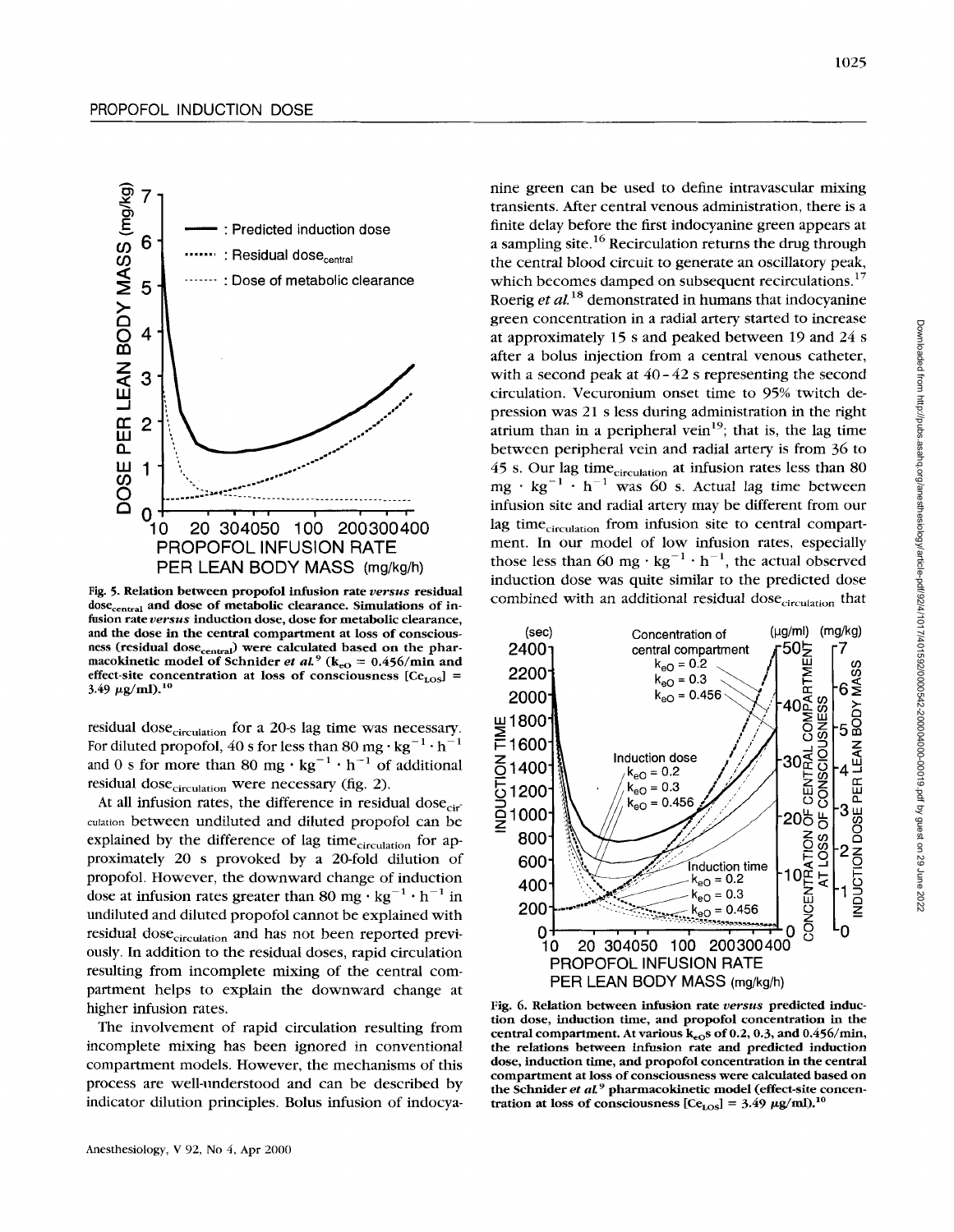

**Fig. 7. During the condition of immediately complete mixing in the central compartment at a wide range of infusion rates (10-**   $450$  mg·kg<sup>-1</sup> $\cdot$   $\hat{h}^{-1}$ ), effect-site propofol concentrations at loss **of consciousness at various infusion rates were calculated with effective induction dose (effective induction dose** = **total induction dose – 60 s for residual dose<sub>circulation</sub> for undiluted or 40 s** for residual dose<sub>circulation</sub> for diluted propofol) with previous pharmacokinetic pharmacodynamic parameters.<sup>9,10</sup>

corresponds with 60 s of lag time<sub>circulation</sub>, which means that the lag time<sub>circulation</sub> of undiluted propofol is 60 s. In the same manner, the lag time<sub>circulation</sub> of diluted propofol is *40* **s.** 

If we assume that mixing in the central compartment was complete at high and low infusion rates, the predicted effect-site propofol concentrations at various infusion rates are shown in figure *7.* The effect-site concentrations were calculated with effective induction dose (effective induction dose  $=$  total induction dose  $-$ 60 **s** residual dosecirculation for undiluted or *40* **s** residual dose<sub>circulation</sub> for diluted propofol). At infusion rates greater than 60 mg  $\cdot$  kg<sup>-1</sup> $\cdot$  h<sup>-1</sup>, the effect-site propofol concentration could not attain the concentration for loss of consciousness *(3.49* pg/ml) if compartment mixing was completed immediately. At infusion rates greater than 150 mg  $\cdot$  kg<sup>-1</sup>  $\cdot$  h<sup>-1</sup>, the central compartment propofol concentration is zero. These results provide additional evidence that rapid circulation begins to influence the induction with continuous infusion at infusion rates more than 60  $mg \cdot kg^{-1} \cdot h^{-1}$ , and that it becomes a main factor for induction at infusion rates more than 150 mg  $\cdot$  kg<sup>-1</sup>  $\cdot$  h<sup>-1</sup>.

In continuous infusion, initially, arterial propofol concentration increases more rapidly in a condition of incomplete mixing than in one of immediate complete mixing, although both conditions reach the same concentration progressively. The initial accelerative increase of propofol concentration causes a decrease of induction dose at high infusion rates. Our downward variation of residual dose<sub>circulation</sub> at infusion rates more than 80 mg·  $kg^{-1}$   $\cdot$  h<sup>-1</sup> may have resulted from the decrease of induction dose provoked **by** the incomplete mixing.

For various lag time $_{circulation}$  values, simulation of infusion rate *versus* propofol concentration of central compartment at loss of consciousness is shown in figure *8.* **At**  lower infusion rates, predicted concentrations with measured induction doses for undiluted and diluted propofol served propofol concentrations. However, at infusion



**Fig. 8. Simulations of infusion rate** *uersus* **propofol concentration of central compartment at loss of consciousness with var**ious lag time<sub>circulation</sub> times of 0, 20, and 60 *s* were made using previously reported pharmacokinetic parameters.<sup>9</sup> Predicted **concentration in the central compartment of our study (undiluted** = +; **diluted** <sup>=</sup>*0)* **was calculated with the measured induction dose.**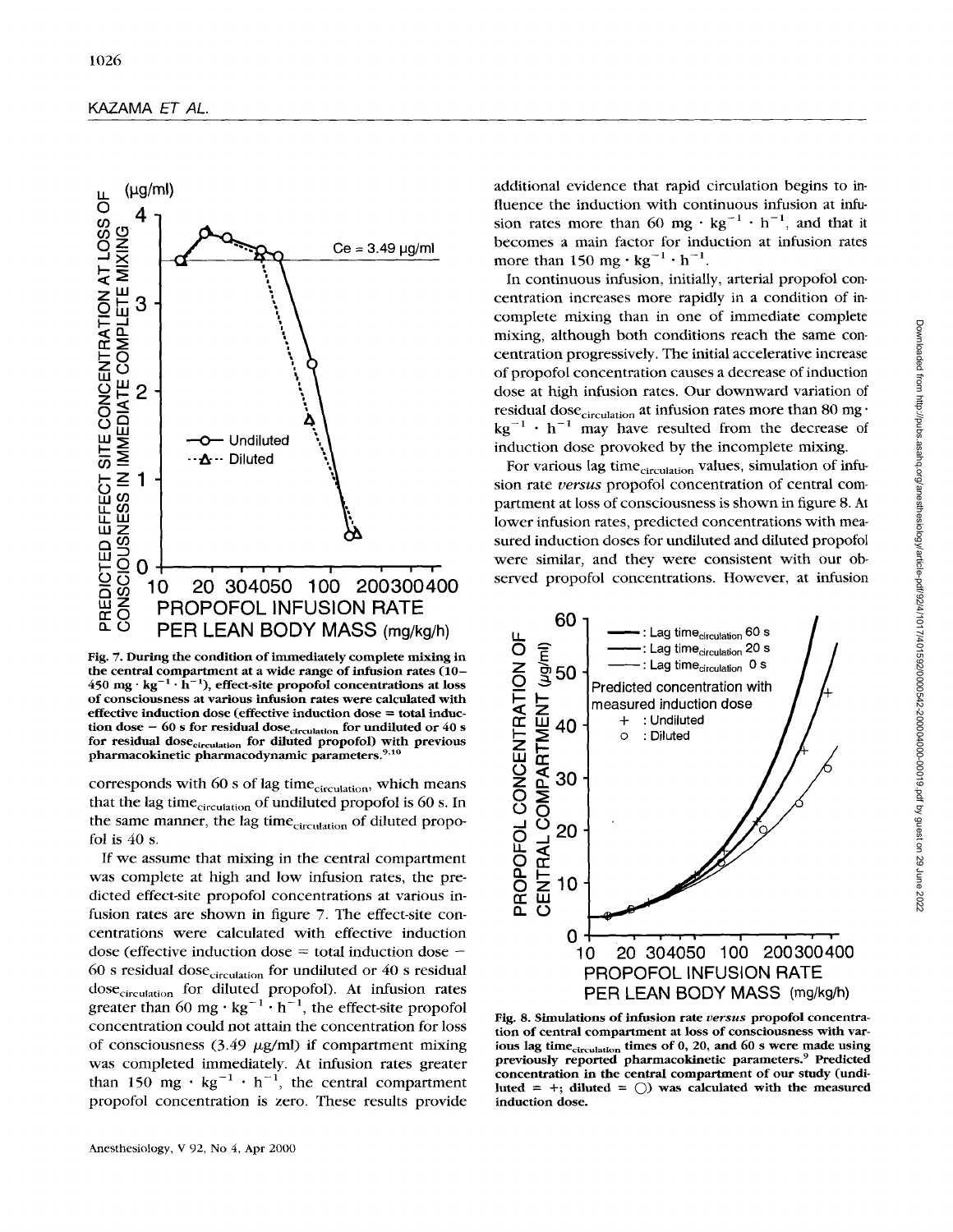rates greater than 80 mg  $\cdot$  kg<sup>-1</sup>  $\cdot$  h<sup>-1</sup>, our observed plasma propofol concentrations were less than half the predicted ones (figs. 3 and 8). The predicted central concentration was obtained by measuring an induction dose that included residual dose<sub>circulation</sub>. Blood samples were taken within 10 s after loss of consciousness, when residual dose<sub>circulation</sub> had not yet circulated to the artery side completely, which explains the discrepancy between predicted and measured propofol concentrations.

Upton<sup>20,21</sup> demonstrated that the time course of arterial concentration of drug administered in a bolus injection depends on dose rate, cardiac output, and magnitude of lung extraction. Hemodynamic depression occurs after loss of consciousness because  $t_{1/2}k_{eO}$  ( $t_{1/2}k_{eO} = \ln 2/k_{eO}$ ) of SBP is 2.5 times more than that of the electroencephalographic bispectral index.<sup>22</sup> SBP decreased significantly more than 30% from preinduction values at high infusion rates of undiluted propofol in our study (fig. *4;* tables 1-3). Cardiac output might decrease and influence induction dose; however, the maximal SBP decrease occurred after loss of consciousness. This suggests that cardiac output did not change significantly before loss of consciousness, and that it did not affect the induction dose and time in our study.

The crystalloid solution used in the dilution of propofol might change cardiac output. However, in our study, the various crystalloid infusion rates of the opposite hand in group **B** had no significant effects on induction time, induction dose, plasma propofol concentration at loss of consciousness, or percentage decrease in **SBP**  (tables 1 and 3). The maximum crystalloid infusion rate was approximately *0.4* l/min. **We** suppose this amount of change in cardiac output would not influence the induction time, dose, or SBP depression.

For steady state lung extraction  $(E_{\text{lung}} [\%])$  of propofol against pulmonary artery concentration, Upton and Lud $b$ rook<sup>23</sup> reported that the relation between the inverse of extraction  $(1/E_{\text{lung}})$  and the afferent pulmonary artery concentration  $(C_{pa})$  could be described by the following equation:

 $1/E_{\text{lung}} = 0.007 \text{ C}_{\text{pa}} + 0.013$ 

According to this equation,  $E_{\text{lung}}$  values at 6.0 and 22  $\mu$ g/ml of pulmonary artery concentrations are 18.2 and 6.0%. If the pulmonary artery concentration is close to the arterial concentration, infusion rates in these pulmonary artery concentrations would be approximately 26 and 385 mg  $\cdot$  kg<sup>-1</sup>  $\cdot$  h<sup>-1</sup>, respectively, in our study (tables 1-3). Consequently, doses extracted with the lung are 0.36 mg/kg at a 26-mg  $\cdot$  kg<sup>-1</sup>  $\cdot$  h<sup>-1</sup> infusion rate and 0.3 mg/kg at a 385-mg·kg<sup>-1</sup>·h<sup>-1</sup> infusion rate. This

suggests that the dose extracted in the lung is almost constant with low and high infusion rates both, although the lung extraction might affect the induction dose.

In summary, we investigated propofol induction doses using a wide range of infusion rates with undiluted and diluted propofol. In addition to the residual dose<sub>central</sub> and lag time between the central compartment and effect site with increasing infusion rates, induction dose and time increased as much as residual dose<sub>circulation</sub> and lag time<sub>circulation</sub>. However, at infusion rates greater than 80 mg  $\cdot$  kg<sup>-1</sup>  $\cdot$  h<sup>-1</sup>, rapid circulation resulting from incomplete mixing in the central compartment decreased induction dose and time. Overdosing related to residual dose<sub>circulation</sub> could be alleviated with the use of diluted propofol.

#### **References**

**1.** Claeys **MA,** Gepts E, Camu **F:** Haemodynamic changes during anaesthesia induced and maintained with propofol. Br J Anaesth 1988; 60:3-9

2. Dundee JW, Robinson FP, McCollun JSC, Patterson CC: Sensitivity to propofol in the elderly. Anaesthesia 1986; 41:482-5

3. Stokes DN, Hutton P: Rate-dependent induction phenomena with propofol: Implications for the relative potency of intravenous anesthetics. Anesth Analg 1991; *72:578-83* 

*4.* Peacock JE, Lewis RP, Reilly **CS,** Nimmo **WS:** Effect of different rates of infusion of propofol for induction of anaesthesia in elderly patients. Br J Anaesth 1990; 65:346-352

5. Rolly G, Versichelen L, Huyghe L, Mungroop H: Effect of speed of injection on induction of anaesthesia using propofol. Br J Anaesth 1985; 57:743-6

6. Cockshott ID, Douglas EJ, Prys-Roberts C, Turtle M, Coates DP: The pharmacokinetics of propofol during and after intravenous infusion in man. Eur J Anaesth 1990; 7:265-75

*7.* Peacock JE, Blackburn A, Sherry KM, Reilly CS: Arterial and jugular venous bulb blood propofol concentrations during induction of anesthesia. Anesth Analg 1995; 80:1002- 6

8. James WPT: Research in Obesity. London, Her Majesty's Printing Office, 1976

9. Schnider TW, Minto CF, Gambus PL, Andresen C, Goodale DB, Shafer SL, Youngs EJ: The influence of method of administration and covariates on the pharmacokinetics of propofol in adult volunteers. ANESTHESIOLOGY 1998; 88:1170-82

10. Schnider TW, Minto CF, Shafer SL, Gambus PL, Andresen C, Goodale DB, Youngs EJ: The influence of age on propofol pharmaccdynamics. **ANESTHESIOLOGY** 1999; 90: 1502-16

11. Gillies GW, Lees *NW:* The effects of speed of injection on induction with propofol. Anaesthesia 1989; 44:386-8

12. Steepstra GL, Booij LH, Rutten **CLG,** Coenen LGJ: Propofol forinduction and maintenance **of** anaesthesia: Comparison between younger and older patients. Br J Anaesth 1989; 62:54 - 60

13. Peacock JE, **Spiers** SPW, McLauchlan GA, Edmondson WC, Berthoud M, Reilly CS: Infusion of propofol to identify smallest effective doses for induction of anaesthesia in young and elderly patients. Br J Anaesth 1992; 69:363-7